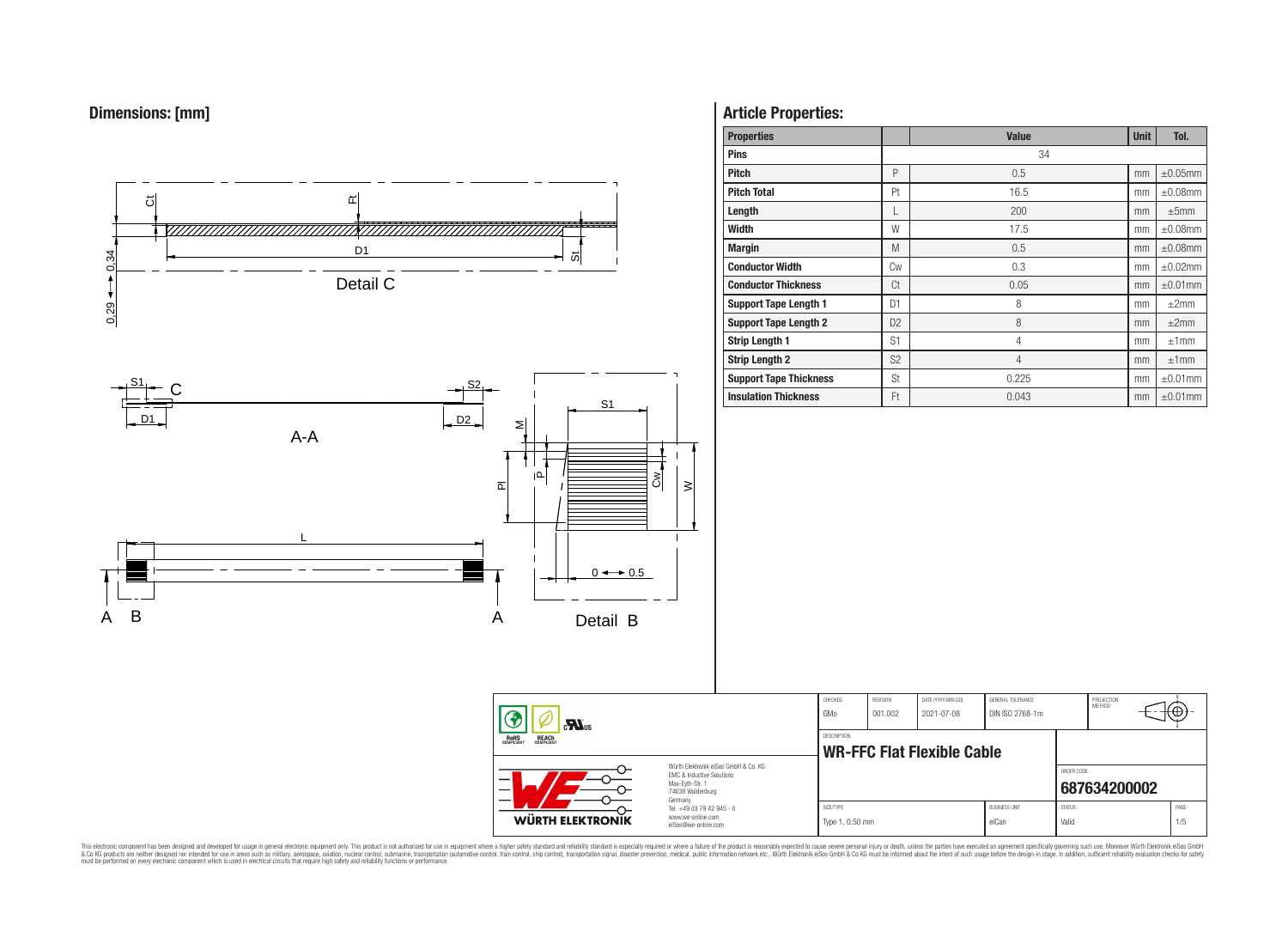# **Kind Properties:**

| <b>Duruping</b> | ററ<br>20 Mating cycles |
|-----------------|------------------------|

# **Material Properties:**

| <b>Insulator Material</b> | PET (White) |
|---------------------------|-------------|
| <b>Tape Material</b>      | PET (Blue)  |
| <b>Contact Material</b>   | Copper      |
| <b>Contact Plating</b>    | Tin         |

# **General Information:**

| Operating Temperature                   | -30 up to +105 $^{\circ}$ C |
|-----------------------------------------|-----------------------------|
| <b>Heat Resistance</b>                  | 110 °C x 96 HRS             |
| <b>Flammability Rating according to</b> | UL SUB.758                  |
| <b>Moisture Resistance</b>              | 40 °C, 95 % RH x 96 HRS     |

# **Electrical Properties:**

| <b>Properties</b>            |           | <b>Test conditions</b> | Value | <b>Unit</b> | Tol. |
|------------------------------|-----------|------------------------|-------|-------------|------|
| <b>Rated Current</b>         | 'R        |                        | 0.5   | А           | max. |
| <b>Working Voltage</b>       |           |                        | 60    |             |      |
| <b>Insulation Resistance</b> | $R_{ISO}$ | 500 V (DC)             | 1000  | $M\Omega/m$ | min. |
| <b>Withstanding Voltage</b>  |           | min No Breakdown       | 500   | V(AC)       |      |
| <b>Conductor Resistance</b>  | R         |                        | 1.4   | $\Omega/m$  | max. |
| <b>Contact Resistance</b>    | R         |                        | 20    | mΩ          | max. |

# **Mechanical Properties:**

| <b>Properties</b>              | <b>Test conditions</b> | Value | <b>Unit</b>       | Tol. |
|--------------------------------|------------------------|-------|-------------------|------|
| <b>Elongation of Insulator</b> |                        | 60    | $\frac{0}{0}$     | min. |
| <b>Tensile strength</b>        |                        | 35    | N/mm <sup>2</sup> | min. |
| <b>Flexing test</b>            | $180^\circ$            | 20    | Times             | min. |
| <b>Abrasion</b>                |                        | 10000 | Times             | min. |

# **Certification: RoHS Approval RoHS Approval Compliant** [2011/65/EU&2015/863] **REACh Approval REACh Approval Conform or declared [(EC)1907/2006]**

# **cULus Approval E328849**

| <b>Packaging Properties:</b> |     |
|------------------------------|-----|
| Packaging                    | saa |

| $\mathbf{r}$<br><b>ROHS</b><br><b>REACH</b><br>COMPLIANT |                                                                                                          | CHECKED<br>GMo               | <b>REVISION</b><br>001.002 | DATE (YYYY-MM-DD)<br>2021-07-08 | GENERAL TOLERANCE<br>DIN ISO 2768-1m |                        | PROJECTION<br><b>METHOD</b> | ᠇ᡕᡃᡛᢣᢇ      |
|----------------------------------------------------------|----------------------------------------------------------------------------------------------------------|------------------------------|----------------------------|---------------------------------|--------------------------------------|------------------------|-----------------------------|-------------|
|                                                          |                                                                                                          | DESCRIPTION                  |                            | WR-FFC Flat Flexible Cable      |                                      |                        |                             |             |
|                                                          | Würth Elektronik eiSos GmbH & Co. KG<br>FMC & Inductive Solutions<br>Max-Evth-Str. 1<br>74638 Waldenburg |                              |                            |                                 |                                      | ORDER CODE             | 687634200002                |             |
| WÜRTH ELEKTRONIK                                         | Germany<br>Tel. +49 (0) 79 42 945 - 0<br>www.we-online.com<br>eiSos@we-online.com                        | SIZE/TYPE<br>Type 1, 0.50 mm |                            |                                 | <b>BUSINESS UNIT</b><br>eiCan        | <b>STATUS</b><br>Valid |                             | PAGE<br>2/5 |

This electronic component has been designed and developed for usage in general electronic equipment only. This product is not authorized for subserved requipment where a higher selection equipment where a higher selection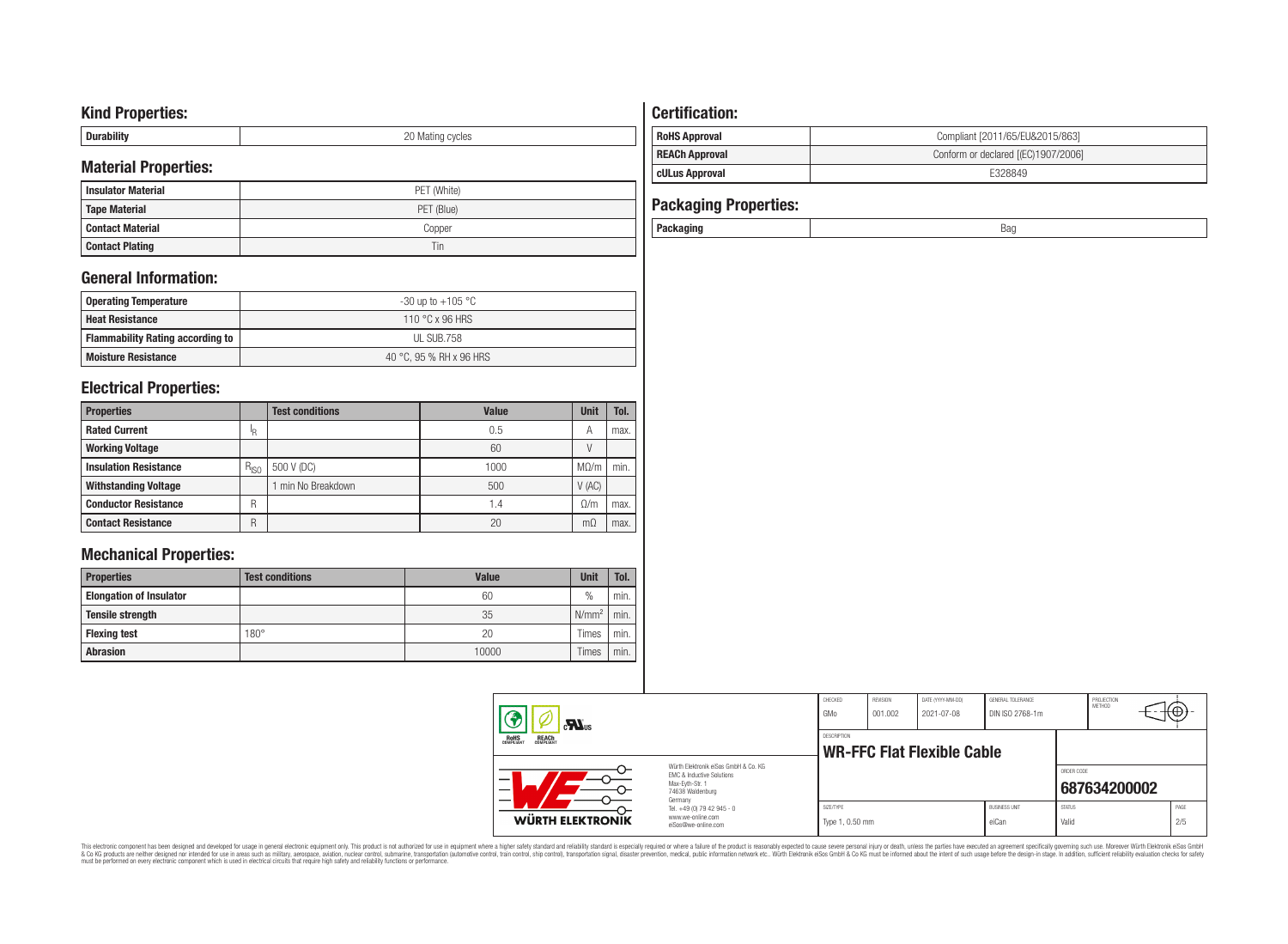

|                                                                                                                     | CHECKED<br>GMo               | <b>REVISION</b><br>001.002 | DATE (YYYY-MM-DD)<br>2021-07-08   | GENERAL TOLERANCE<br>DIN ISO 2768-1m |                        | PROJECTION<br>METHOD | Ψ⊕          |  |
|---------------------------------------------------------------------------------------------------------------------|------------------------------|----------------------------|-----------------------------------|--------------------------------------|------------------------|----------------------|-------------|--|
|                                                                                                                     | DESCRIPTION                  |                            | <b>WR-FFC Flat Flexible Cable</b> |                                      |                        |                      |             |  |
| Würth Elektronik eiSos GmbH & Co. KG<br>EMC & Inductive Solutions<br>Max-Evth-Str. 1<br>74638 Waldenburg<br>Germany |                              |                            |                                   |                                      | ORDER CODE             | 687634200002         |             |  |
| Tel. +49 (0) 79 42 945 - 0<br>www.we-online.com<br>eiSos@we-online.com                                              | SIZE/TYPE<br>Type 1, 0.50 mm |                            |                                   | <b>BLISINESS LINIT</b><br>eiCan      | <b>STATUS</b><br>Valid |                      | PAGE<br>3/5 |  |

This electronic component has been designed and developed for usage in general electronic equipment only. This product is not authorized for subserved requipment where a higher selection equipment where a higher selection

WÜRTH ELEKTRONIK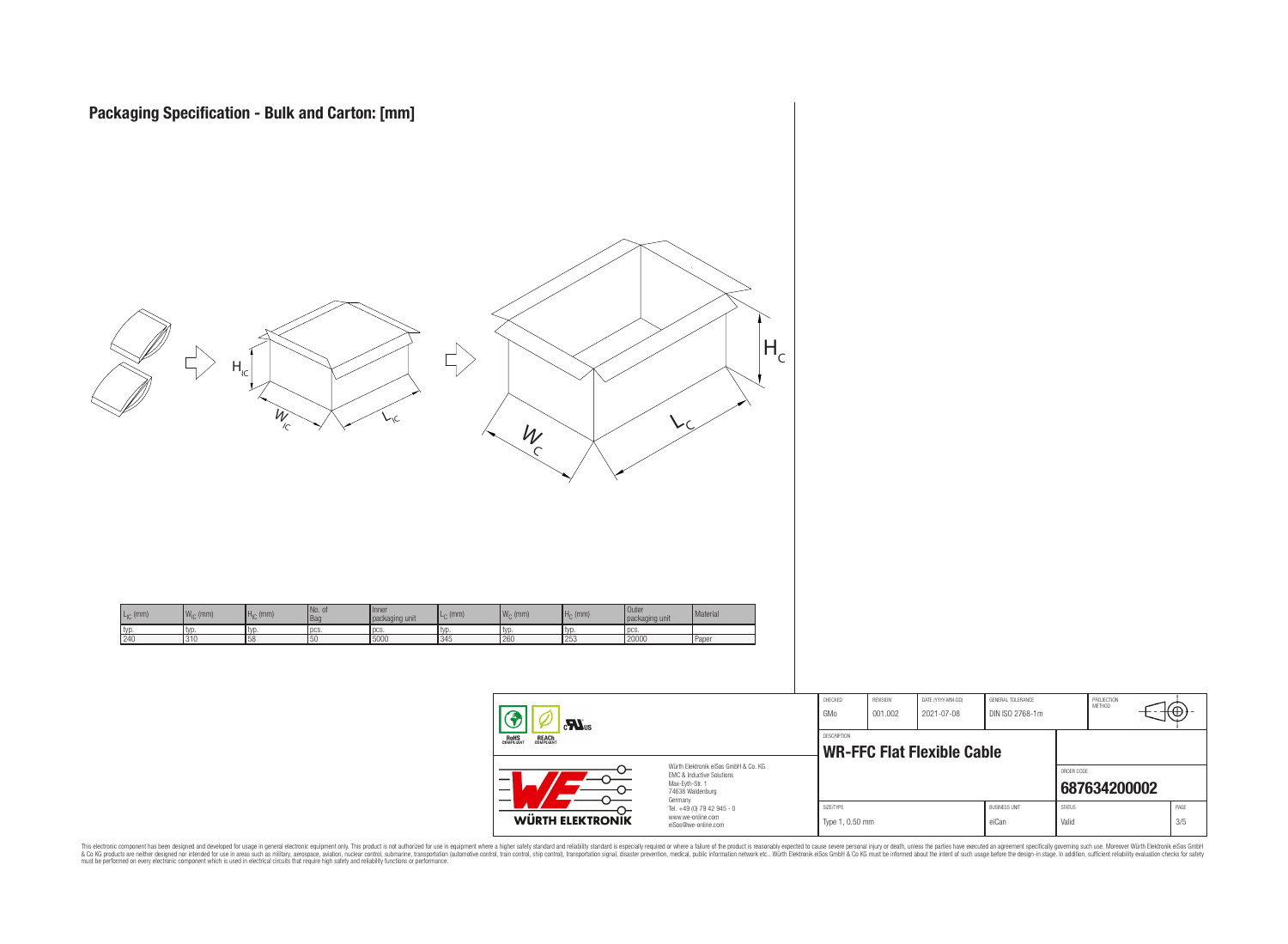# **Cautions and Warnings:**

# **The following conditions apply to all goods within the product series of the Connectors of Würth Elektronik eiSos GmbH & Co. KG:**

#### **General:**

- This mechanical component is designed and manufactured for use in general electronic equipment.
- Würth Elektronik must be asked for written approval (following the PPAP procedure) before incorporating the components into any equipment in fields such as military, aerospace, aviation, nuclear control, submarine, transportation (automotive control, train control, ship control), transportation signal, disaster prevention, medical, public information network, etc. where higher safety and reliability are especially required and/or if there is the possibility of direct damage or human injury.
- Mechanical components that will be used in safety-critical or high-reliability applications, should be pre-evaluated by the customer.
- The mechanical component is designed and manufactured to be used within the datasheet specified values. If the usage and operation conditions specified in the datasheet are not met, the component may be damaged or dissolved.
- Do not drop or impact the components, the component may be damaged.
- Prevent any damage or scratches on the component, especially on the actuator.
- Direct mechanical impact to the product shall be prevented (e.g overlapping of the PCB's).
- Würth Elektronik products are qualified according to international standards, which are listed in each product reliability report. Würth Elektronik does not warrant any customer qualified product characteristics beyond Würth Elektroniks' specifications, for its validity and sustainability over time.
- The responsibility for the applicability of the customer specific products and use in a particular customer design is always within the authority of the customer. All technical specifications for standard products do also apply to customer specific products.
- The mechanical component is designed to be used along with Würth Elektronik counterparts and tools. Würth Elektronik cannot ensure the reliability of these components while being used with other products.

#### **Product Specific:**

#### **Soldering:**

- The solder profile must comply with the technical product specifications. All other profiles will void the warranty.
- All other soldering methods are at the customers' own risk.

#### **Cleaning and Washing:**

- Washing agents used during the production to clean the customer application might damage or change the characteristics of the component, body, pins and termination. Washing agents may have a negative effect on the long-term functionality of the product.
- Using a brush during the cleaning process may deform function relevant areas. Therefore, we do not recommend using a brush during the PCB cleaning process.

#### **Potting and Coating:**

• If the product is potted in the customer application, the potting material might shrink or expand during and after hardening. Shrinking could lead to an incomplete seal, allowing contaminants into the components. Expansion could damage the components. We recommend a manual inspection after potting or coating to avoid these effects.

#### **Storage Conditions:**

- A storage of Würth Elektronik products for longer than 12 months is not recommended. Within other effects, the terminals may suffer degradation, resulting in bad solderability. Therefore, all products shall be used within the period of 12 months based on the day of shipment.
- Do not expose the components to direct sunlight.
- The storage conditions in the original packaging are defined according to DIN EN 61760-2.
- The storage conditions stated in the original packaging apply to the storage time and not to the transportation time of the components.

#### **Packaging:**

• The packaging specifications apply only to purchase orders comprising whole packaging units. If the ordered quantity exceeds or is lower than the specified packaging unit, packaging in accordance with the packaging specifications cannot be ensured.

#### **Handling:**

- Do not repeatedly operate the component with excessive force. It may damage or deform the component resulting in malfunction.
- In the case a product requires particular handling precautions, in addition to the general recommendations mentioned here before, these will appear on the product datasheet
- The temperature rise of the component must be taken into consideration. The operating temperature is comprised of ambient temperature and temperature rise of the component.The operating temperature of the component shall not exceed the maximum temperature specified.

These cautions and warnings comply with the state of the scientific and technical knowledge and are believed to be accurate and reliable. However, no responsibility is assumed for inaccuracies or incompleteness.

| $\mathbf{r}$<br>ROHS<br>COMPLIANT<br><b>REACH</b><br>COMPLIANT                                                |                                                                                   | CHECKED<br>GMo                                          | <b>REVISION</b><br>001.002 | DATE (YYYY-MM-DD)<br>2021-07-08 | GENERAL TOLERANCE<br>DIN ISO 2768-1m |                        | PROJECTION<br>METHOD | ₩ |             |
|---------------------------------------------------------------------------------------------------------------|-----------------------------------------------------------------------------------|---------------------------------------------------------|----------------------------|---------------------------------|--------------------------------------|------------------------|----------------------|---|-------------|
|                                                                                                               |                                                                                   | <b>DESCRIPTION</b><br><b>WR-FFC Flat Flexible Cable</b> |                            |                                 |                                      |                        |                      |   |             |
| Würth Elektronik eiSos GmbH & Co. KG<br>EMC & Inductive Solutions<br>–<br>Max-Eyth-Str. 1<br>74638 Waldenburg |                                                                                   |                                                         |                            |                                 |                                      | ORDER CODE             | 687634200002         |   |             |
| <b>WÜRTH ELEKTRONIK</b>                                                                                       | Germany<br>Tel. +49 (0) 79 42 945 - 0<br>www.we-online.com<br>eiSos@we-online.com | SIZE/TYPE<br>Type 1, 0.50 mm                            |                            |                                 | <b>BUSINESS UNIT</b><br>eiCan        | <b>STATUS</b><br>Valid |                      |   | PAGE<br>4/5 |

This electronic component has been designed and developed for usage in general electronic equipment only. This product is not authorized for use in equipment where a higher safety standard and reliability standard si espec & Ook product a label and the membed of the seasuch as marked and as which such a membed and the such assume that income in the seasuch and the simulation and the such assume that include to the such a membed and the such